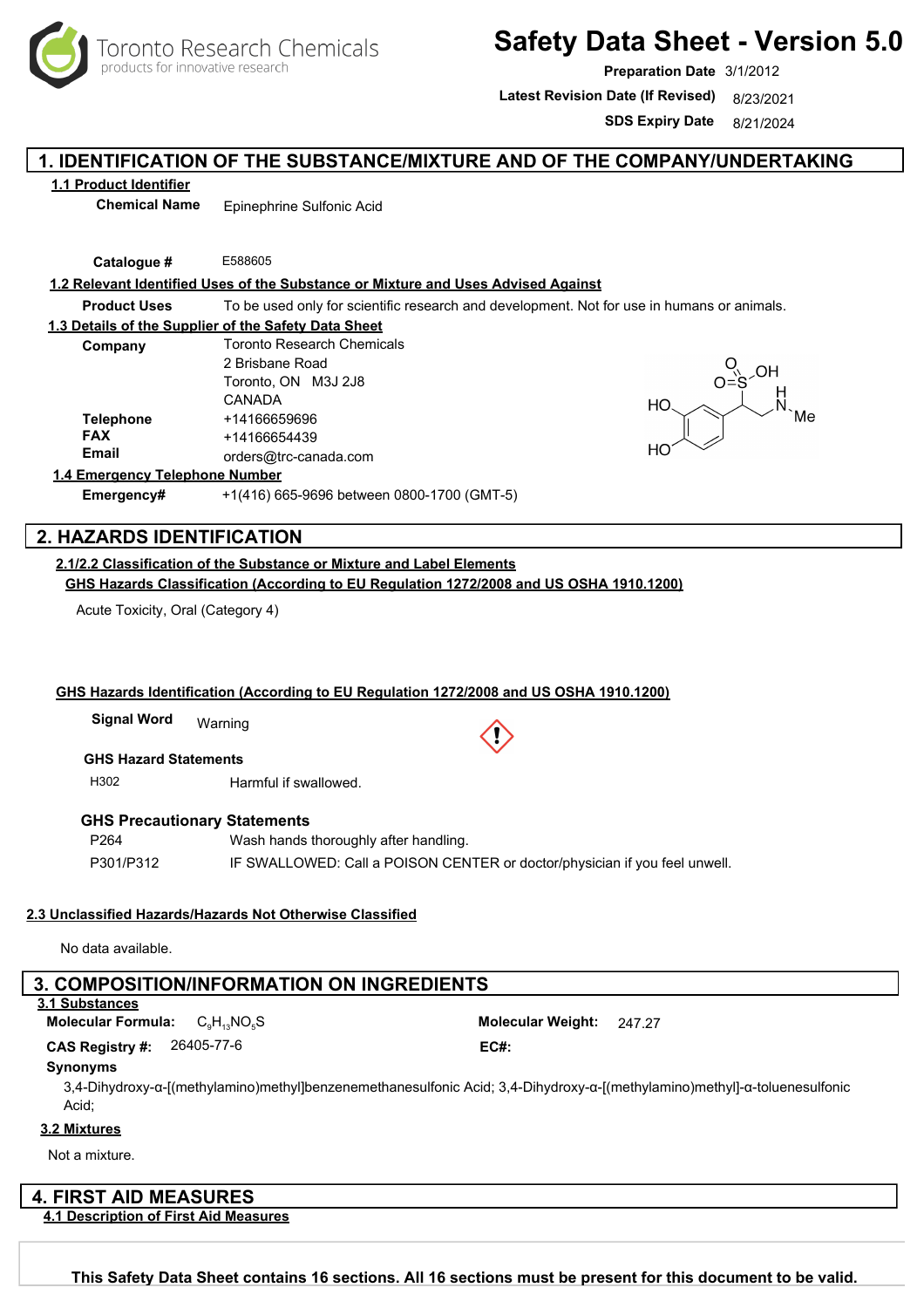### **General Advice**

If medical attention is required, show this safety data sheet to the doctor.

#### **If Inhaled**

If inhaled, move person to fresh air. If not breathing, give artificial respiration and consult a physician.

#### **In Case of Skin Contact**

Wash affected area with soap and water. Consult a physician if any exposure symptoms are observed.

#### **In Case of Eye Contact**

Immediately rinse eyes with plenty of water for at least 15 minutes. Consult a physician.

#### **If Swallowed**

Never give anything by mouth to an unconscious person. Rinse mouth with water. Do NOT induce vomiting unless advised to do so by a physician or Poison Control Center. Seek medical attention. **4.2 Most Important Symptoms and Effects, Both Acute and Delayed**

The most important known symptoms and effects are described in the labeling (see section 2.2) and/or section 11.

#### **4.3 Indication of any Immediate Medical Attention and Special Treatment Needed**

No data available.

### **5. FIREFIGHTING MEASURES**

### **5.1 Extinguishing Media**

Use water spray, alcohol-resistant foam, dry chemical or carbon dioxide.

### **5.2 Special Hazards Arising from the Substance or Mixture**

Carbon oxides, Nitrogen oxides, Sulfur oxides

#### **5.3 Advice for Firefighters**

Wear self contained breathing apparatus for fire fighting if necessary.

#### **5.4 Further Information**

No data available.

### **6. ACCIDENTAL RELEASE MEASURES**

#### **Personal precautions**

Wear respiratory protection. Avoid dust formation. Avoid breathing vapours, mist or gas. Ensure adequate ventilation. Evacuate personnel to safe areas. Avoid breathing dust.

#### **Environmental precautions**

Prevent further leakage or spillage if safe to do so. Do not let product enter drains.

### **Method and materials for containment and cleaning up**

Pick up and arrange disposal without creating dust. Sweep up and shovel. Keep in suitable, closed containers for disposal.

### **7. HANDLING AND STORAGE**

#### **7.1 Precautions for safe handling**

Avoid contact with skin and eyes. Avoid formation of dust and aerosols. Provide appropriate exhaust ventilation at places where dust is formed.

#### **7.2 Conditions for safe storage**

Keep container tightly closed in a dry and well-ventilated place. Keep in a dry place.

Storage conditions: Refrigerator

### **7.3 Specific End Uses**

For scientific research and development only. Not for use in humans or animals.

### **8. EXPOSURE CONTROLS/PERSONAL PROTECTION**

#### **8.1 Control Parameters**

Contains no components with established occupational exposure limits.

### **8.2 Exposure Controls**

#### **Appropriate Engineering Controls**

A laboratory fumehood or other appropriate form of local exhaust ventilation should be used to avoid exposure.

#### **Personal Protective Equipment**

All recommendations below are advisory in nature and a risk assessment should be performed by the employer/end user prior to use of this product. The type of protective equipment must be selected based on the amount and concentration of the dangerous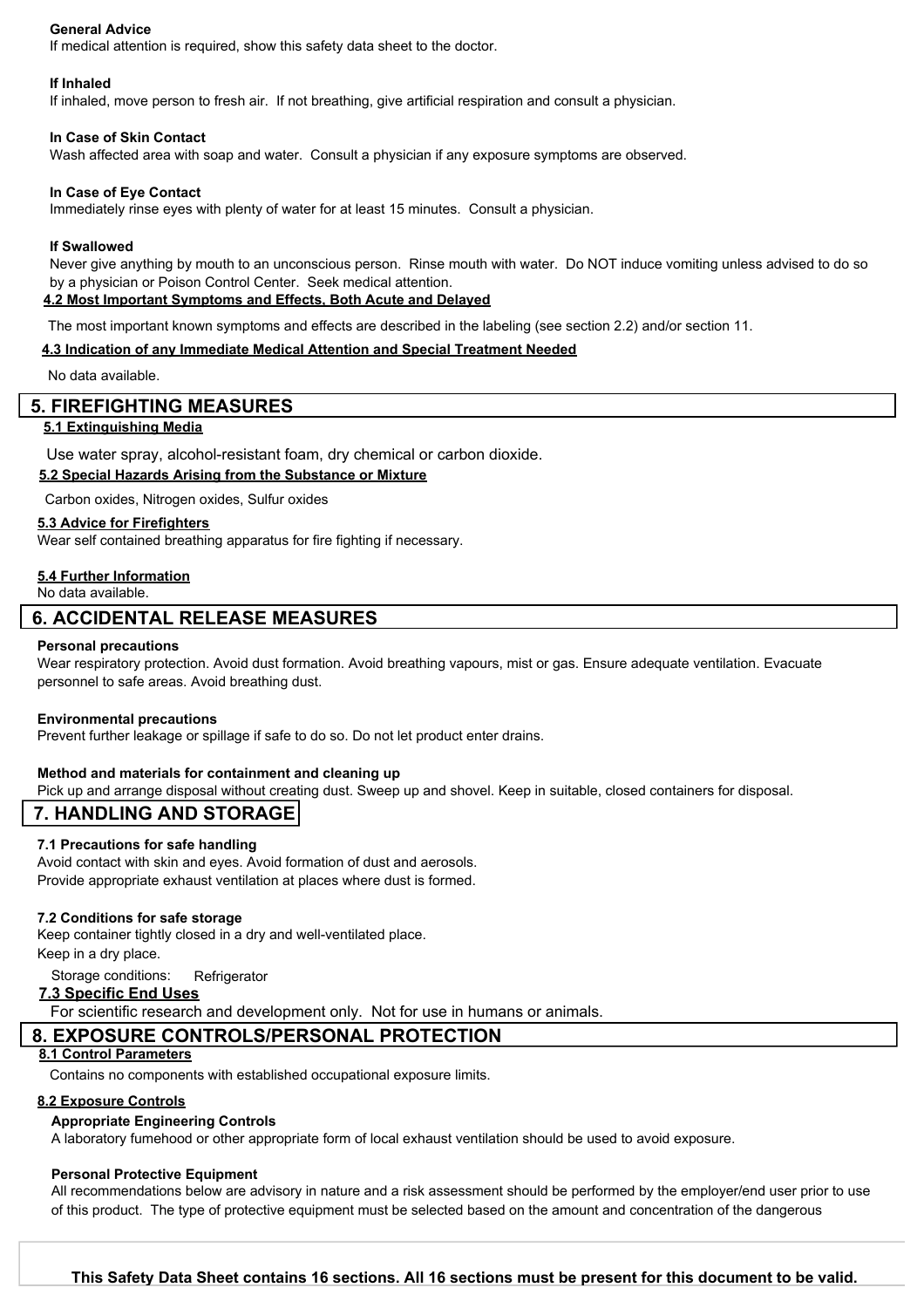material being used in the workplace.

#### **Eye/Face Protection**

Safety goggles or face shield. All equipment should have been tested and approved under appropriate standards, such as NIOSH (US), CSA (Canada), or EN 166 (EU).

### **Skin Protection**

Gloves should be used when handling this material. Gloves are to be inspected prior to use. Contaminated gloves are to be removed using proper glove removal technique so that the outer surface of the glove does not contact bare skin. Dispose of contaminated gloves after use in compliance with good laboratory practices and local requirements.

Gloves used for incidental exposures (splash protection) should be designated as "chemical resistant" by EU standard EN 374 with the resistance codes corresponding to the anticipated use of the material. Unrated gloves are not recommended. Suggested gloves: AnsellPro Sol-Vex nitrile gloves style 37-175, 15 mil thickness. Penetration time has not been determined.

Gloves used for prolonged direct exposure (immersion) should be designated "chemical resistant" as per EN 734 with the resistance codes corresponding to the anticipated use of the material.

Suggested gloves: AnsellPro Viton/Butyl gloves style 38-612, 4/8 mil thickness.

Penetration time has not been determined.

These recommendations may not apply if the material is mixed with any other chemical, or dissolved into a solution. A risk assessment must be performed to ensure the gloves will still offer acceptable protection.

### **Body Protection**

Fire resistant (Nomex) lab coat or coveralls.

### **Respiratory Protection**

Recommended respirators are NIOSH-approved N100 or CEN-approved FFP3 particulate respirators. These are to be only used as a backup to local exhaust ventilation or other engineering controls. If the respirator is the only means of protection, a full-face supplied air respirator must be used.

| <b>9. PHYSICAL AND CHEMICAL PROPERTIES</b>                |                                                                     |
|-----------------------------------------------------------|---------------------------------------------------------------------|
| 9.1 Information on Basic Physical and Chemical Properties |                                                                     |
| A) Appearance                                             | B) Odour                                                            |
| White to Light Brown Solid                                | No data available                                                   |
| C) Odour Threshold                                        | D) pH                                                               |
| No data available                                         | No data available                                                   |
| E) Melting Point/Freezing Point                           | F) Initial Boiling Point/Boiling Range                              |
| $>220^{\circ}$ C (dec.)                                   | No data available                                                   |
| G) Flash point                                            | <b>H</b> ) Evaporation Rate                                         |
| No data available                                         | No data available                                                   |
| I) Flammability (Solid/Gas)                               | J) Upper/Lower Flammability/Explosive Limits                        |
| No data available                                         | No data available                                                   |
| K) Vapour Pressure                                        | L) Vapour Density                                                   |
| No data available                                         | No data available                                                   |
| <b>M) Relative Density</b>                                | N) Solubility                                                       |
| No data available                                         | Aqueous Base (Sparingly), DMSO (Slightly, Heated, Sonicated), Water |
| O) Partition Coefficient: n-octanol/water                 | P) Auto-Ignition Temperature                                        |
| No data available                                         | No data available                                                   |
| Q) Decomposition Temperature                              | R) Viscosity                                                        |
| No data available                                         | No data available                                                   |
| <b>S) Explosive Properties</b>                            | <b>T) Oxidizing Properties</b>                                      |
| No data available                                         | No data available                                                   |
| 9.2 Other Information                                     |                                                                     |
| no data available                                         |                                                                     |

### **10. STABILITY AND REACTIVITY**

### **10.1 Reactivity**

No data available.

**10.2 Chemical Stability**

Stable under recommended storage conditions.

#### **10.3 Possibility of Hazardous Reactions**

Toronto Research Chemicals - E588605 Page <sup>3</sup> **This Safety Data Sheet contains 16 sections. All 16 sections must be present for this document to be valid.**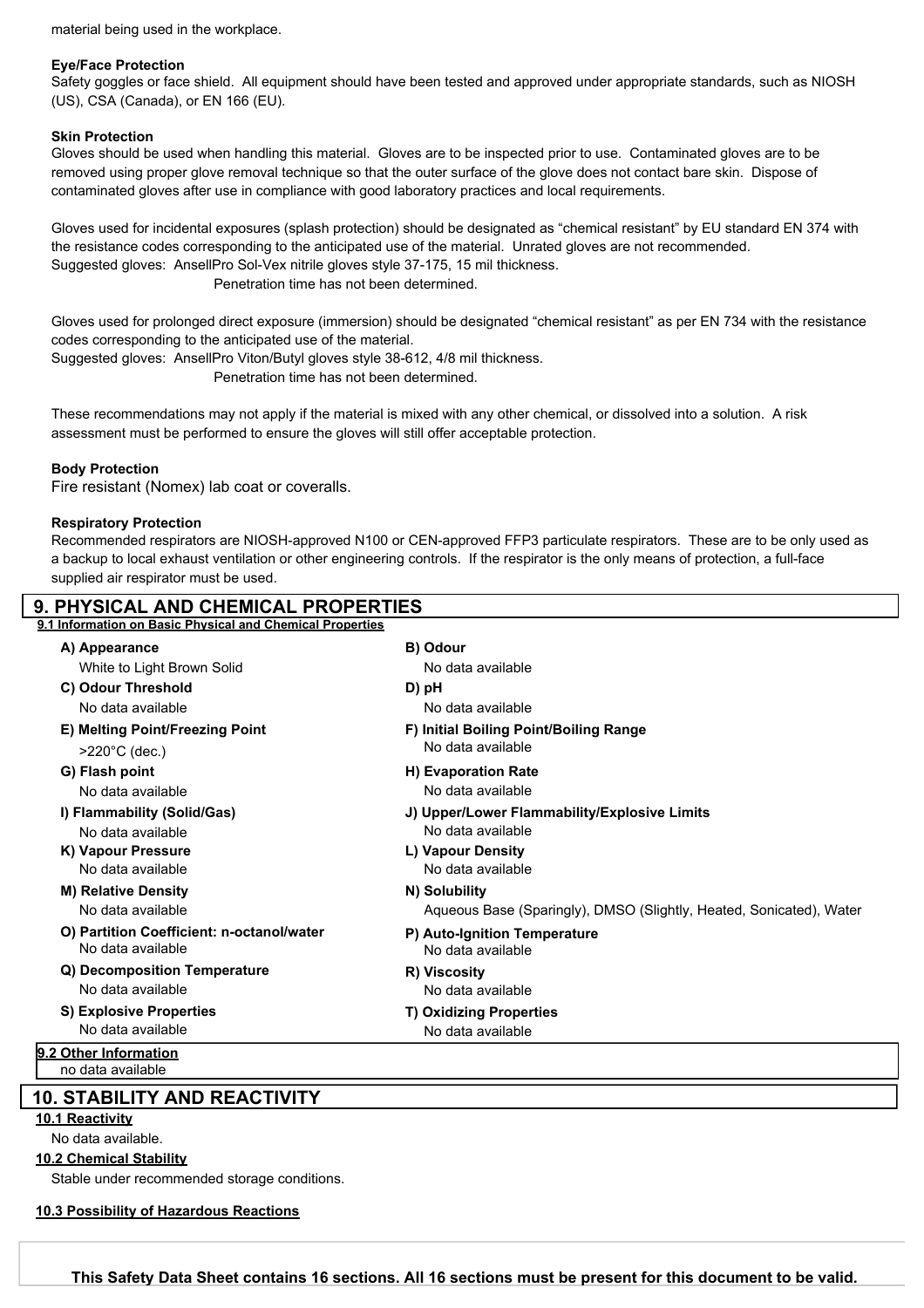No data available.

**10.4 Conditions to Avoid**

No data available.

#### **10.5 Incompatible Materials**

Strong oxidizing agents.

#### **10.6 Hazardous Decomposition Products**

**In the event of fire:** See section 5. **Other decomposition products:** No data available.

### **11. TOXICOLOGICAL INFORMATION**

#### **11.1 Information on Toxicological Effects**

### **A) Acute Toxicity**

**Oral LD50:** No data available. **Inhalation LC50:** No data available.

**Dermal LD50:** No data available.

### **B) Skin Corrosion/Irritation**

No data available

### **C) Serious Eye Damage/Irritation**

No data available

## **D) Respiratory or Skin Sensitization**

No data available

### **E) Germ Cell Mutagenicity**

No data available

### **F) Carcinogenicity**

No data available

### **G) Reproductive Toxicity/Teratogenicity**

No data available

#### **H) Single Target Organ Toxicity - Single Exposure** No data available

#### **I) Single Target Organ Toxicity - Repeated Exposure** No data available

### **J) Aspiration Hazard**

No data available

### **K) Potential Health Effects and Routes of Exposure**

### **Inhalation**

May be harmful if inhaled. May cause respiratory tract irritation.

**Ingestion**

Harmful if swallowed.

### **Skin**

May be harmful if absorbed through skin. May cause skin irritation.

#### **Eyes**

May cause eye irritation.

### **L) Signs and Symptoms of Exposure**

The most important known symptoms and effects are described in the labeling (see section 2.2) and/or section 11.

To the best of our knowledge, the chemical, physical, and toxicological properties of this material have not been

### thoroughly investigated.

**M) Additional Information**

RTECS: Not available.

### **12. ECOLOGICAL INFORMATION**

### **12.1 Toxicity**

No data available.

### **12.2 Persistance and Degradability**

No data available.

### **12.3 Bioaccumulative Potential**

No data available.

### **12.4 Mobility in Soil**

No data available.

### **12.5 Results of PBT and vPvB Assessment**

No data available.

#### **12.6 Other Adverse Effects**

No data available.

Toronto Research Chemicals - E588605 Page <sup>4</sup> **This Safety Data Sheet contains 16 sections. All 16 sections must be present for this document to be valid.**